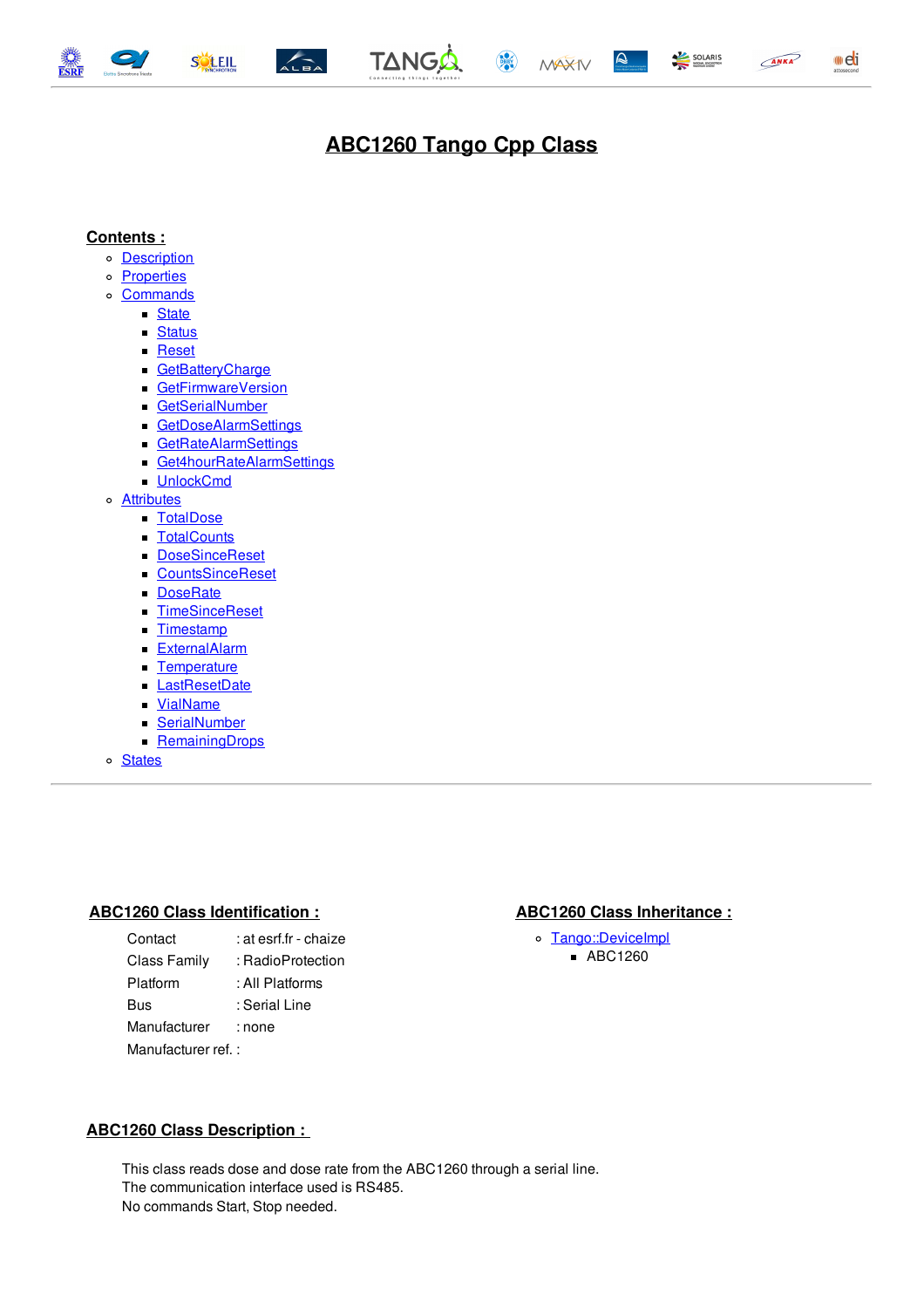## **ABC1260 Properties :**

| <b>Class Properties</b>           |                                                                                                                                                                                                                           |              |               |  |
|-----------------------------------|---------------------------------------------------------------------------------------------------------------------------------------------------------------------------------------------------------------------------|--------------|---------------|--|
| <b>Name</b><br><b>Description</b> |                                                                                                                                                                                                                           | <b>Type</b>  | Default Value |  |
| PeriodicResetTimes                | list of hours at which the device server will reset the dose of the<br>neutron monitor. If this property is not set, no reset will be performed                                                                           | String       | none          |  |
| GammaGain                         | gain on the measurment to add the gamma contribution to the<br>dose and the dose rate. If you want Neutrons only, let this gain<br>to 1. If you want the total dose including gamma contribution,<br>lthen set it to 1.56 | $double$ 1.0 |               |  |

| <b>Device Properties</b> |                                                                                                                                                                                                                                          |                     |                      |  |
|--------------------------|------------------------------------------------------------------------------------------------------------------------------------------------------------------------------------------------------------------------------------------|---------------------|----------------------|--|
| <b>Name</b>              | <b>Description</b>                                                                                                                                                                                                                       | <b>Type</b>         | <b>Default Value</b> |  |
| SerialProxyName          | The name of the Serial DServer used                                                                                                                                                                                                      | String              | none                 |  |
| PeriodicResetTimes       | list of hours at which we want an automatic reset of the dose.<br>If this property is not set, no reset will be done                                                                                                                     | short <sup>[]</sup> | none                 |  |
| GammaGain                | gain on the measurment to add the gamma contribution to the<br>dose and the dose rate. If you want Neutrons only, let this gain<br>to 1. If you want the total dose including gamma contribution,<br>then set it to 1.56                 | double              | none                 |  |
| InhibitRelayName         | There is a possibility of inhibiting the output alarm externally.<br>In that case, you have to define a tnago device name for reading<br>the state of the inhibition key.<br>if this property is not defined, no inhibition is possible. | String              | None                 |  |
| IsABC1260Model           | Specify if this is an ABC1260 model (false means this an APFEL).                                                                                                                                                                         | boolean true        |                      |  |

| <b>ABC1260 Class Commands</b> |            |                    |                 |                                                                                                                                   |
|-------------------------------|------------|--------------------|-----------------|-----------------------------------------------------------------------------------------------------------------------------------|
| <b>Name</b>                   | Input type | <b>Output type</b> | Level           | <b>Description</b>                                                                                                                |
| <b>State</b>                  | DEV_VOID   | DEV_STATE          | OPERATOR        | This<br>command<br>gets the<br>device state<br>(stored in its<br>device_state<br>data member)<br>and returns it<br>to the caller. |
| <b>Status</b>                 | DEV_VOID   | CONST_DEV_STRING   | <b>OPERATOR</b> | This<br>command<br>gets the<br>device status<br>(stored in its<br>device_status<br>data member)<br>and returns it                 |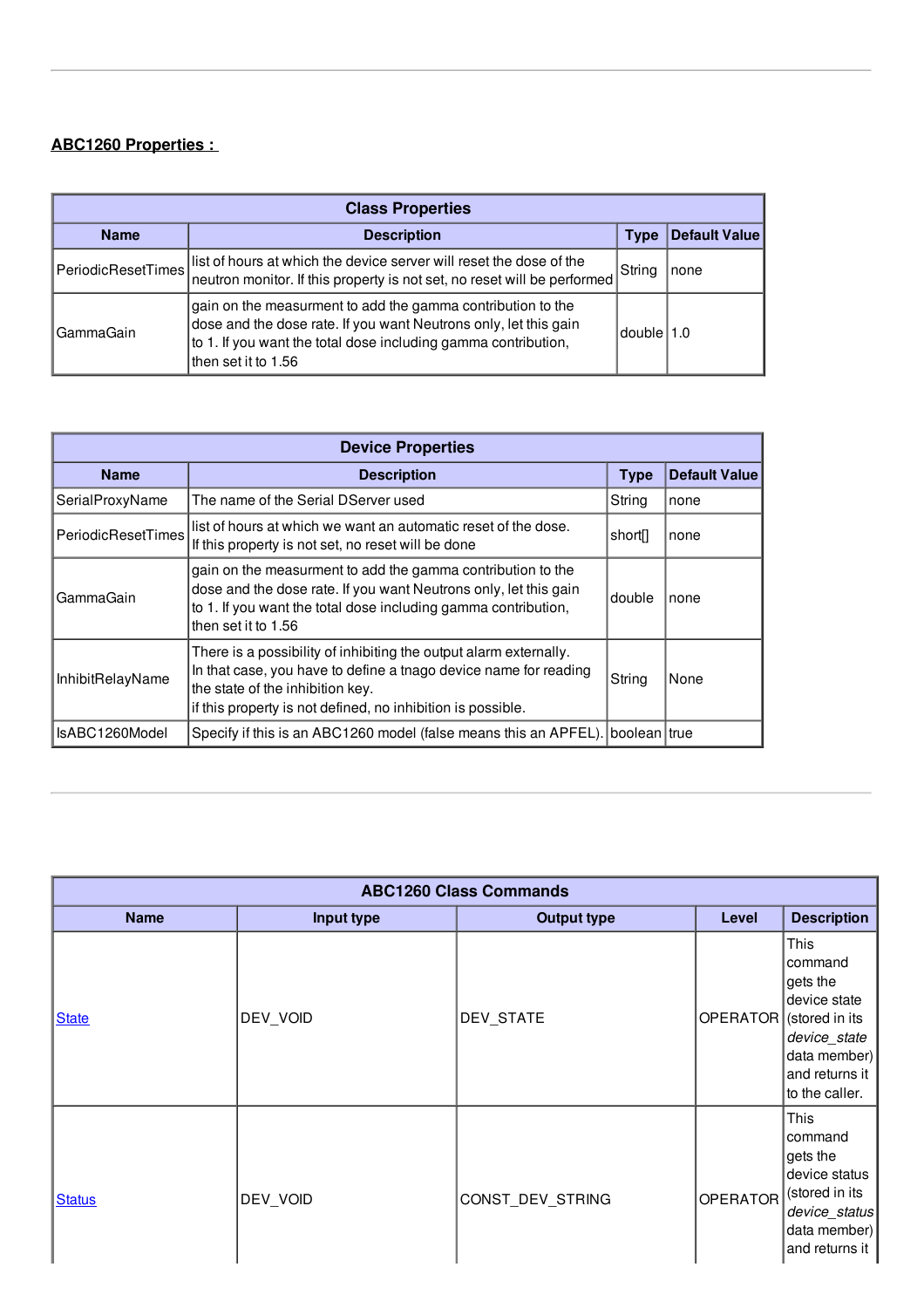|                             |          |                                 |               | to the caller.                                                                                                                                                                                                                          |
|-----------------------------|----------|---------------------------------|---------------|-----------------------------------------------------------------------------------------------------------------------------------------------------------------------------------------------------------------------------------------|
| Reset                       | DEV_VOID | DEV_VOID                        | <b>EXPERT</b> | Reset the<br>current dose<br>to start a new<br>acquisition.                                                                                                                                                                             |
| GetBatteryCharge            | DEV_VOID | DEV_STRING                      | <b>EXPERT</b> | This<br>command<br>returns the<br>battery<br>charge value<br>in %.<br>It returns "00"<br>for 100% and<br>"AC" for AC<br>power.                                                                                                          |
| <b>GetFirmwareVersion</b>   | DEV_VOID | DEV_STRING                      | <b>EXPERT</b> | Returns the<br><b>ABC</b><br>firmware<br>version<br>number                                                                                                                                                                              |
| GetSerialNumber             | DEV_VOID | DEV_STRING                      | <b>EXPERT</b> | Returns the<br><b>ABC</b> serial<br>number to<br>identify the<br>ABC1260.                                                                                                                                                               |
| <b>GetDoseAlarmSettings</b> | DEV_VOID | DEVVAR_DOUBLESTRINGARRAY EXPERT |               | This<br>command<br>returns the<br>dose alarm<br>state as<br>folling:<br>- the string<br>part is the<br>alarm state:<br>OFF, ON or<br>$ON +$<br><b>EXTERNAL</b><br>- the value is<br>the dose<br>alarm level in<br>Ã <sup>-</sup> ¿½Gy   |
| <b>GetRateAlarmSettings</b> | DEV_VOID | DEVVAR_DOUBLESTRINGARRAY EXPERT |               | This<br>command<br>returns the<br>rate alarm<br>state as<br>folling:<br>- the string<br>part is the<br>alarm state:<br>OFF, ON or<br>$ON +$<br><b>EXTERNAL</b><br>- the value is<br>the rate alarm<br>level in<br>Ã <sup>-</sup> ¿½Gy/h |
|                             |          |                                 |               | This<br>command<br>returns the<br>rate alarm<br>state as                                                                                                                                                                                |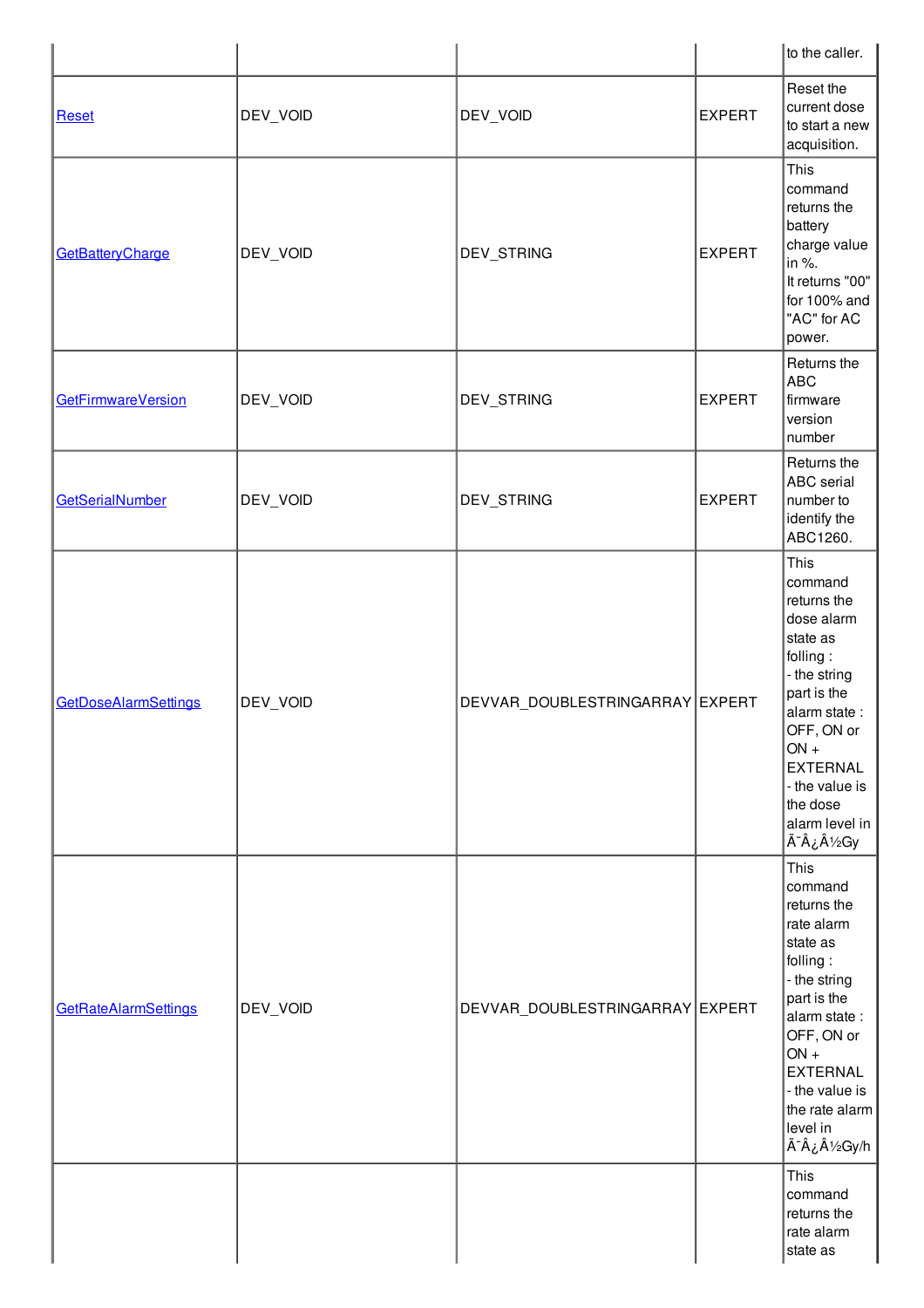| Get4hourRateAlarmSettings DEV_VOID |                                 | DEVVAR_DOUBLESTRINGARRAY EXPERT |               | folling:<br>- the string<br>part is the<br>alarm state:<br>OFF, ON or<br>$ON +$<br>EXTERNAL<br>- the value is<br>the rate alarm<br>level in<br><u>Ã<sup>-</sup>¿½Gy/h</u>                                                                                                                                                                                                                             |
|------------------------------------|---------------------------------|---------------------------------|---------------|-------------------------------------------------------------------------------------------------------------------------------------------------------------------------------------------------------------------------------------------------------------------------------------------------------------------------------------------------------------------------------------------------------|
| <b>UnlockCmd</b>                   | DEVVAR_LONGSTRINGARRAY DEV_VOID |                                 | <b>EXPERT</b> | Command to<br>reset all<br>neutron<br>monitors<br>devices<br>specified in<br>the property<br>NeutronList.<br>Expected<br>argins must<br>be in this<br>order:<br>$1 -$ the<br>password in<br>clear (string)<br>2 - the key n<br>value<br>(unsigned<br>long)<br>3 - the key d<br>value<br>(unsigned<br>long)<br>4 - list of<br>codes<br>(results of the<br>crypted<br>password.)<br>(unsigned<br>longs) |

## **Command State :**

This command gets the device state (stored in its *device\_state* data member) and returns it to the caller.

| <b>State Definition</b> |                               |       |
|-------------------------|-------------------------------|-------|
| Input Argument          | Tango::DEV_VOID               | none. |
| Output Argument         | Tango::DEV_STATE   State Code |       |
| DisplayLevel            | <b>OPERATOR</b>               |       |
|                         |                               |       |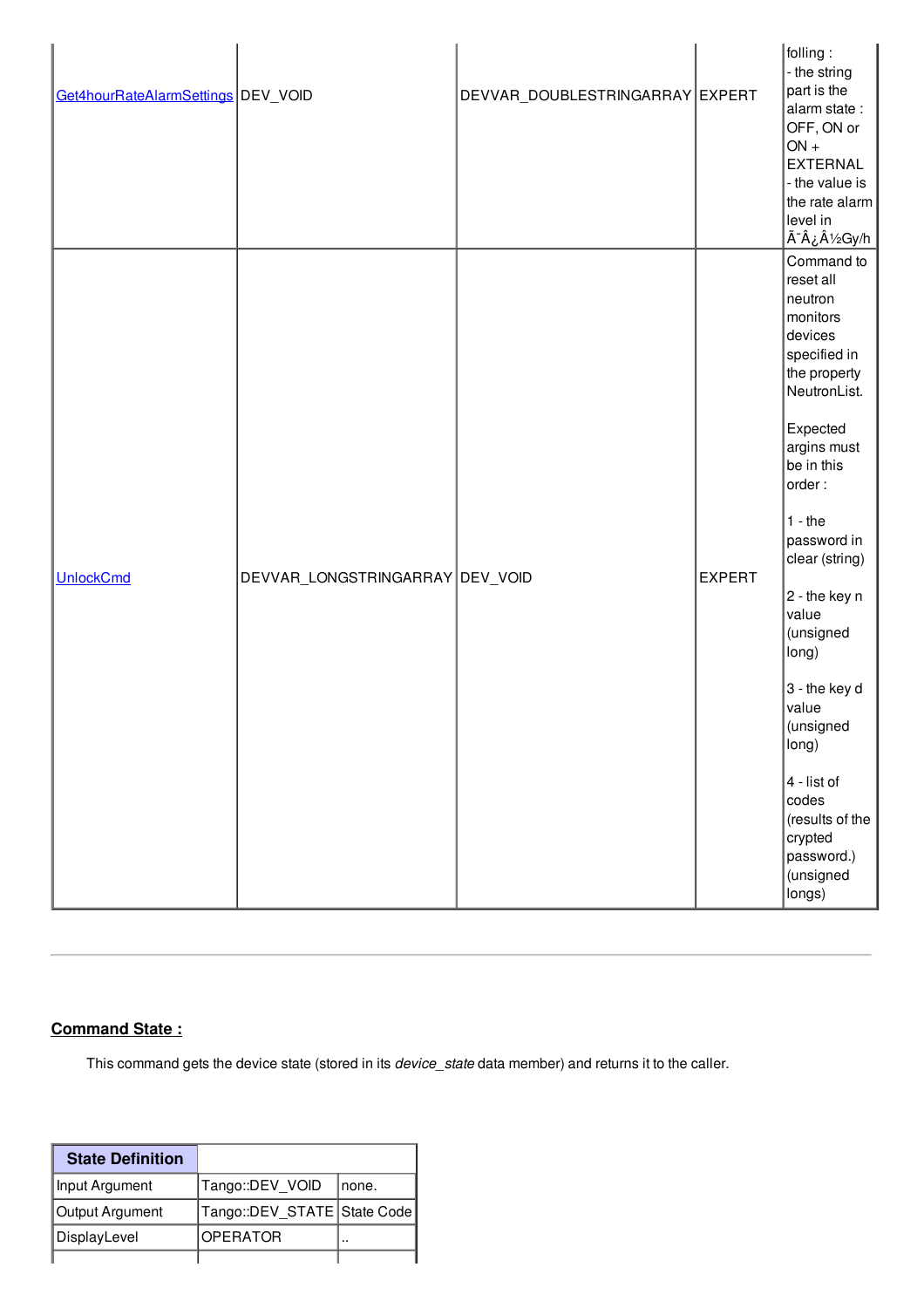|                                | true       |  |
|--------------------------------|------------|--|
| Inherited<br>Abstract          | false      |  |
| Polling Period                 | Not polled |  |
|                                |            |  |
| Command allowed for All states |            |  |

## **Command Status :**

This command gets the device status (stored in its *device\_status* data member) and returns it to the caller.

| <b>Status Definition</b>       |                                            |       |
|--------------------------------|--------------------------------------------|-------|
| Input Argument                 | Tango::DEV VOID                            | none. |
| Output Argument                | Tango::CONST DEV STRING Status description |       |
| DisplayLevel                   | <b>OPERATOR</b>                            |       |
| Inherited                      | true                                       |       |
| Abstract                       | false                                      |       |
| <b>Polling Period</b>          | Not polled                                 |       |
|                                |                                            |       |
| Command allowed for All states |                                            |       |

## **Command Reset :**

Reset the current dose to start a new acquisition.

| <b>Reset Definition</b> |                             |  |
|-------------------------|-----------------------------|--|
| Input Argument          | Tango::DEV_VOID   no argin  |  |
| Output Argument         | Tango::DEV_VOID   no argout |  |
| DisplayLevel            | <b>EXPERT</b>               |  |
| Inherited               | false                       |  |
| Abstract                | false                       |  |
| <b>Polling Period</b>   | Not polled                  |  |
|                         |                             |  |
| Command NOT allowed for | • FAULT<br><b>UNKNOWN</b>   |  |

**Command GetBatteryCharge :**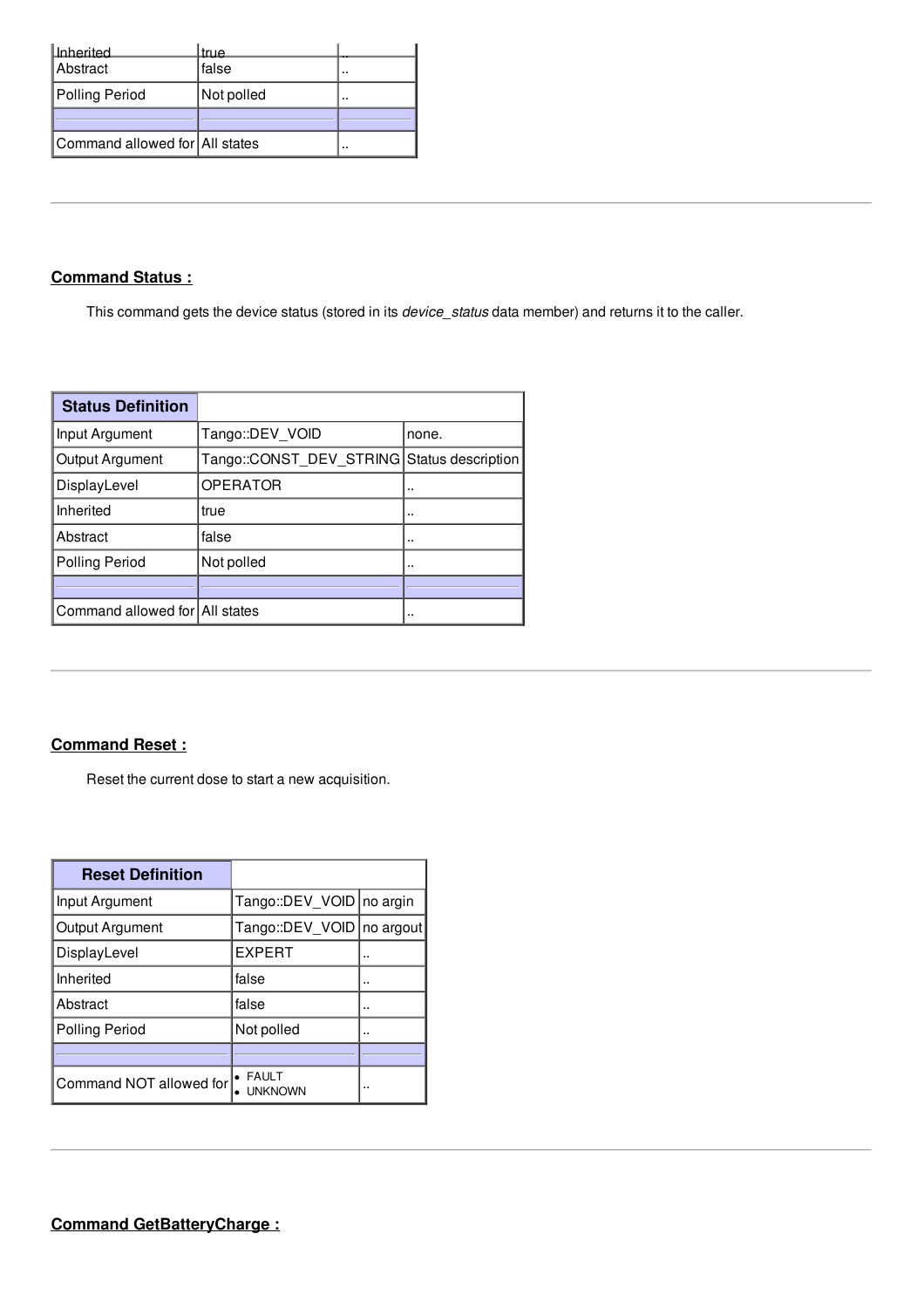This command returns the battery charge value in %. It returns "00" for 100% and "AC" for AC power.

| <b>GetBatteryCharge Definition</b> |                      |                                                        |
|------------------------------------|----------------------|--------------------------------------------------------|
| Input Argument                     | Tango::DEV VOID      | no argin                                               |
| Output Argument                    |                      | Tango::DEV_STRING battery charge in % if ABC not on AC |
| DisplayLevel                       | <b>EXPERT</b>        |                                                        |
| Inherited                          | false                | $\cdot$ .                                              |
| Abstract                           | false                | $\cdots$                                               |
| <b>Polling Period</b>              | Not polled           | $\cdot$                                                |
|                                    |                      |                                                        |
| Command NOT allowed for            | • FAULT<br>• UNKNOWN | $\cdot$                                                |

## **Command GetFirmwareVersion :**

Returns the ABC firmware version number

| <b>GetFirmwareVersion Definition</b> |                                        |          |
|--------------------------------------|----------------------------------------|----------|
| Input Argument                       | Tango::DEV VOID                        | no argin |
| Output Argument                      | Tango::DEV STRING Firmware Version     |          |
| DisplayLevel                         | <b>EXPERT</b>                          |          |
| Inherited                            | false                                  |          |
| Abstract                             | false                                  |          |
| <b>Polling Period</b>                | Not polled                             |          |
|                                      |                                        |          |
| Command NOT allowed for              | • FAULT<br><b>UNKNOWN</b><br>$\bullet$ | $\cdots$ |

## **Command GetSerialNumber :**

Returns the ABC serial number to identify the ABC1260.

| GetSerialNumber Definition |                                       |           |
|----------------------------|---------------------------------------|-----------|
| Input Argument             | Tango::DEV VOID                       | no argin  |
| Output Argument            | Tango::DEV STRING   ABC serial number |           |
| DisplayLevel               | EXPERT                                | $\cdot$   |
| Inherited                  | false                                 | $\cdot$ . |
|                            |                                       |           |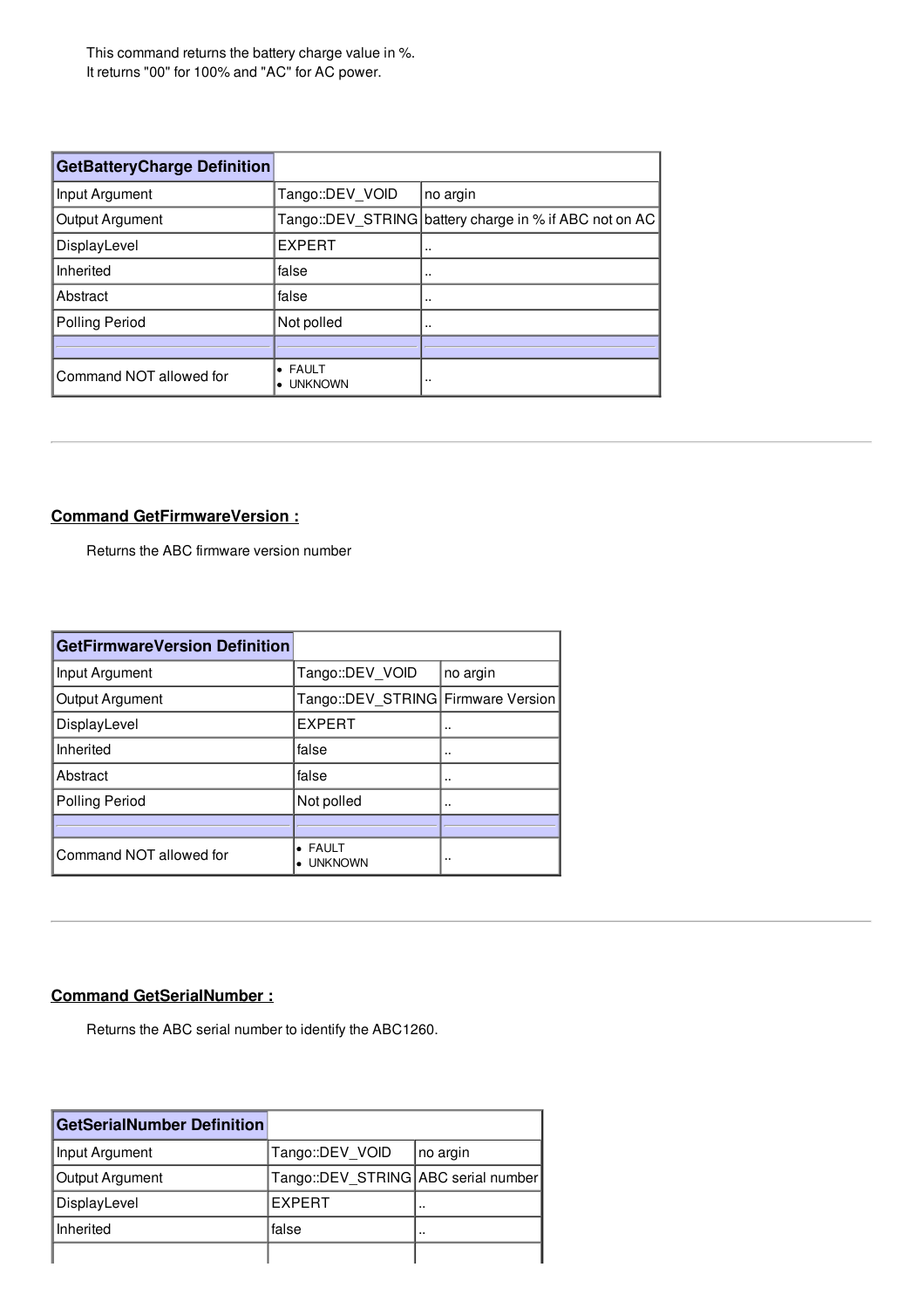| <b>Abstract</b><br><b>Politic</b> Period | talse<br>Not polled          | <br> |
|------------------------------------------|------------------------------|------|
|                                          |                              |      |
| Command NOT allowed for                  | l• FAULT<br><b>.</b> UNKNOWN |      |

## **Command GetDoseAlarmSettings :**

This command returns the dose alarm state as folling :

- the string part is the alarm state : OFF, ON or ON + EXTERNAL
- the value is the dose alarm level in  $\tilde{A}^{-}\hat{A}$   $\hat{\Delta}^{1/2}$ Gy

| <b>GetDoseAlarmSettings</b><br><b>Definition</b> |                                 |                                                   |
|--------------------------------------------------|---------------------------------|---------------------------------------------------|
| Input Argument                                   | Tango::DEV_VOID                 | no argin                                          |
| Output Argument                                  | Tango::DEVVAR_DOUBLESTRINGARRAY | string = alaram enable state, 4 digits =<br>value |
| DisplayLevel                                     | <b>EXPERT</b>                   |                                                   |
| Inherited                                        | false                           |                                                   |
| Abstract                                         | false                           |                                                   |
| Polling Period                                   | Not polled                      |                                                   |
|                                                  |                                 |                                                   |
| Command NOT allowed for                          | • FAULT<br>$\bullet$ UNKNOWN    |                                                   |

## **Command GetRateAlarmSettings :**

- This command returns the rate alarm state as folling :
- the string part is the alarm state : OFF, ON or ON + EXTERNAL
- the value is the rate alarm level in  $\tilde{A}^{-1}\hat{A}$   $\hat{\lambda}^{1/2}$ Gy/h

| <b>GetRateAlarmSettings</b><br><b>Definition</b> |                                 |                                                   |
|--------------------------------------------------|---------------------------------|---------------------------------------------------|
| Input Argument                                   | Tango::DEV VOID                 | no argin                                          |
| Output Argument                                  | Tango::DEVVAR_DOUBLESTRINGARRAY | string = alaram enable state, 4 digits =<br>value |
| DisplayLevel                                     | <b>EXPERT</b>                   |                                                   |
| Inherited                                        | lfalse                          |                                                   |
| Abstract                                         | lfalse                          |                                                   |
| <b>Polling Period</b>                            | Not polled                      |                                                   |
|                                                  |                                 |                                                   |
| Command NOT allowed for                          | $\bullet$ FAULT<br>• UNKNOWN    | $\cdot$ .                                         |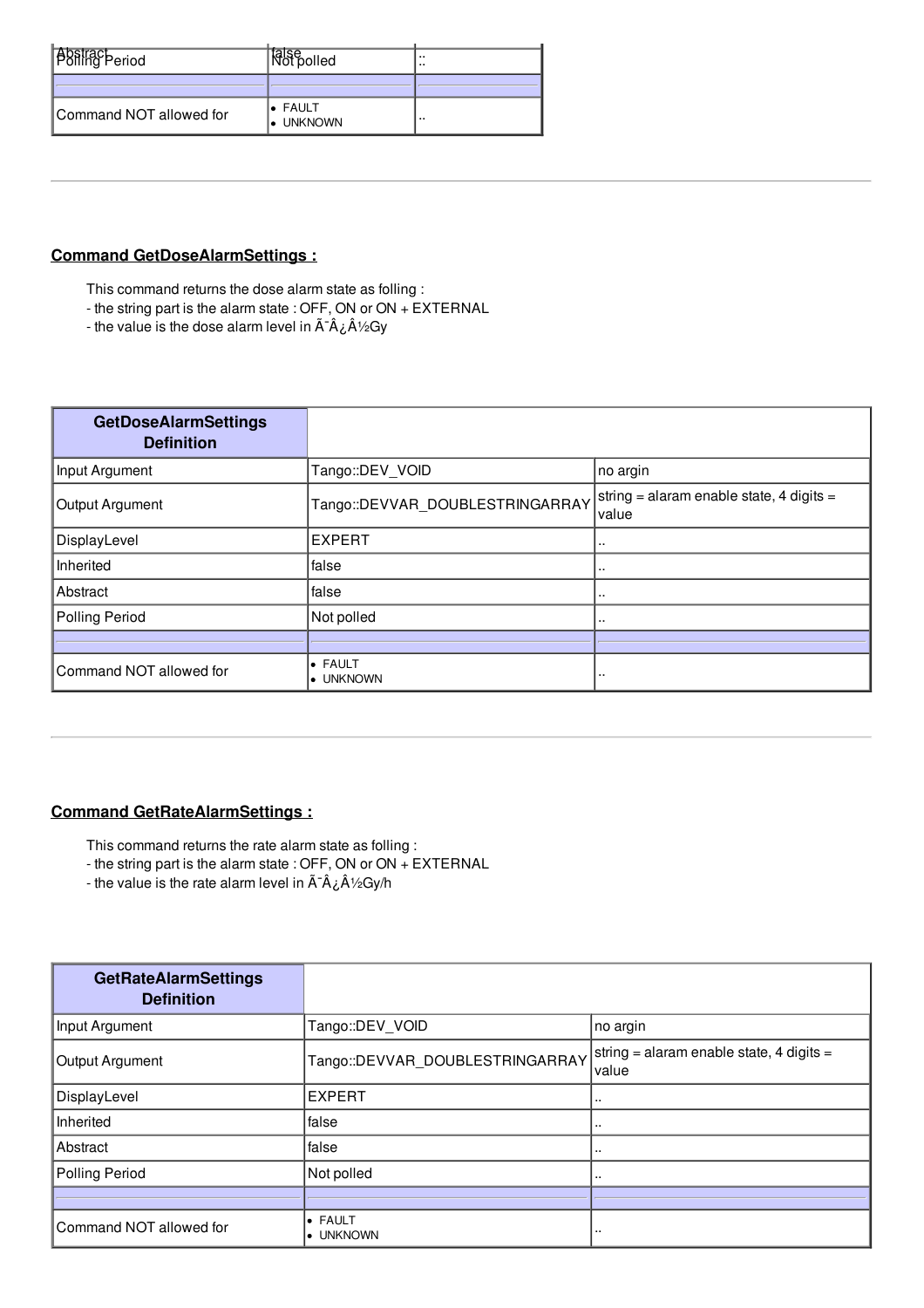## **Command Get4hourRateAlarmSettings :**

This command returns the rate alarm state as folling :

- the string part is the alarm state : OFF, ON or ON + EXTERNAL
- the value is the rate alarm level in  $\tilde{A}^{-1}\hat{A}$   $\lambda$  /2Gy/h

| Get4hourRateAlarmSettings<br><b>Definition</b> |                                  |                                                   |
|------------------------------------------------|----------------------------------|---------------------------------------------------|
| Input Argument                                 | Tango::DEV VOID                  | no argin                                          |
| Output Argument                                | Tango::DEVVAR_DOUBLESTRINGARRAY  | string = alaram enable state, 4 digits =<br>value |
| DisplayLevel                                   | <b>EXPERT</b>                    |                                                   |
| Inherited                                      | false                            |                                                   |
| Abstract                                       | false                            |                                                   |
| <b>Polling Period</b>                          | Not polled                       |                                                   |
|                                                |                                  |                                                   |
| Command NOT allowed for                        | <b>• FAULT</b><br><b>UNKNOWN</b> | $\cdots$                                          |

#### **Command UnlockCmd :**

Command to reset all neutron monitors devices specified in the property NeutronList.

Expected argins must be in this order :

- 1 the password in clear (string)
- 2 the key n value (unsigned long)
- 3 the key d value (unsigned long)
- 4 list of codes (results of the crypted password.) (unsigned longs)

| Tango::DEVVAR LONGSTRINGARRAY | 1) the string password in clear\n<br>2) the key n value\n<br>$ 3$ ) the key d value\n<br>4) list of codes (3 codes min expected).\n |
|-------------------------------|-------------------------------------------------------------------------------------------------------------------------------------|
| Tango::DEV VOID               | no argout (but may throw an exception !).                                                                                           |
| <b>EXPERT</b>                 |                                                                                                                                     |
| false                         |                                                                                                                                     |
| false                         |                                                                                                                                     |
| Not polled                    |                                                                                                                                     |
|                               |                                                                                                                                     |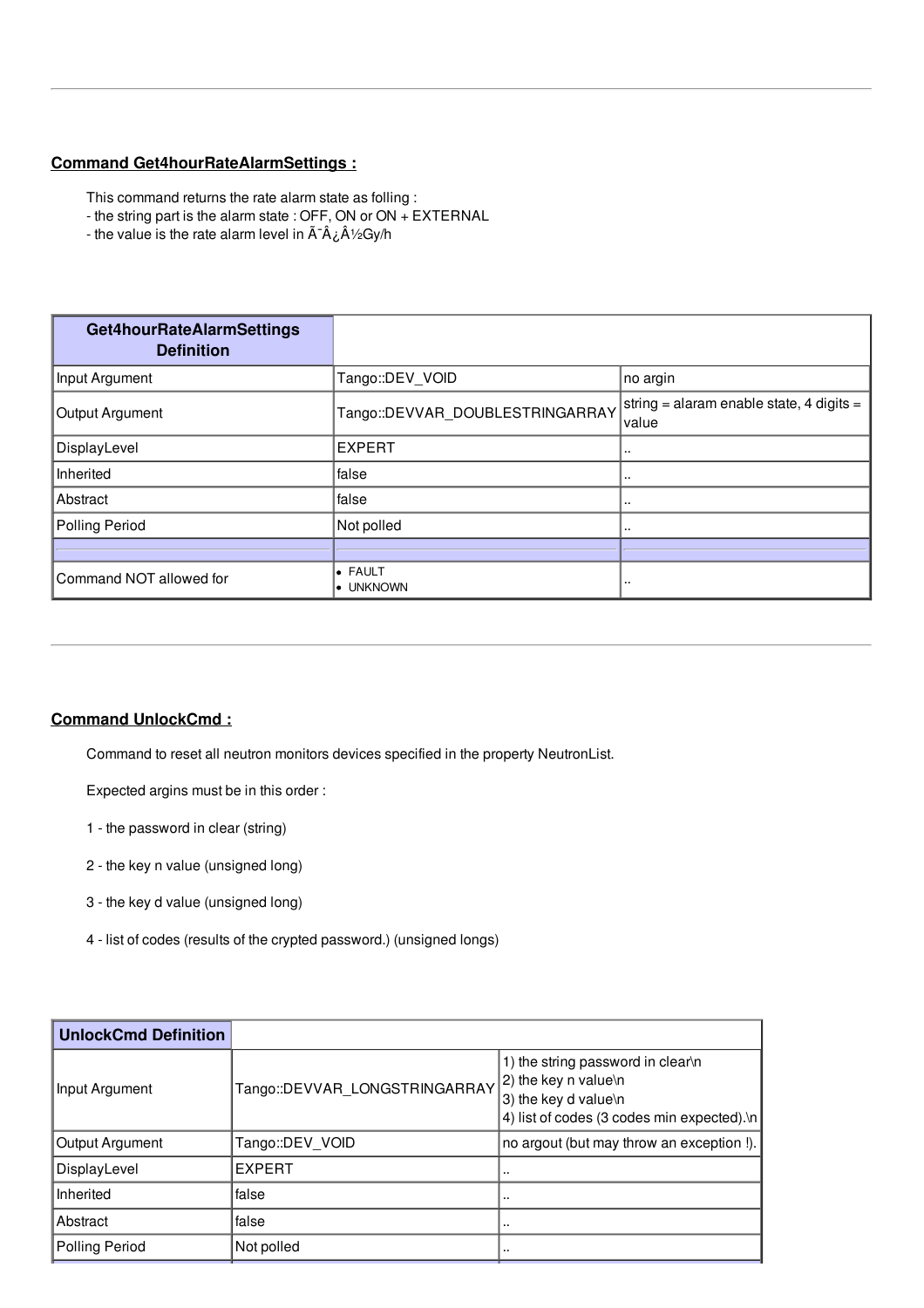| Command NOT allowed for | <b>FAULT</b><br><b>UNKNOWN</b> |  |
|-------------------------|--------------------------------|--|

| <b>ABC1260 Class Attributes</b> |                    |       |               |             |                    |                 |                                          |
|---------------------------------|--------------------|-------|---------------|-------------|--------------------|-----------------|------------------------------------------|
| <b>Name</b>                     | Inherited Abstract |       | Attr.<br>type | R/W<br>type | Data type          | Level           | <b>Description</b>                       |
| TotalDose                       | false              | false | Scalar        | <b>READ</b> | Tango::DEV_DOUBLE  | <b>OPERATOR</b> | The total Dose                           |
| <b>TotalCounts</b>              | false              | false | Scalar        | READ        | Tango::DEV_LONG    | <b>EXPERT</b>   | Total counts                             |
| <b>DoseSinceReset</b>           | false              | false | Scalar        | <b>READ</b> | Tango::DEV_DOUBLE  | <b>OPERATOR</b> | The current dose since the<br>last reset |
| CountsSinceReset false          |                    | false | Scalar        | <b>READ</b> | Tango::DEV LONG    | <b>EXPERT</b>   | Counts since the last reset              |
| <b>DoseRate</b>                 | false              | false | Scalar        | READ        | Tango::DEV_DOUBLE  | <b>OPERATOR</b> | The current dose rate                    |
| <b>TimeSinceReset</b>           | false              | false | Scalar        | <b>READ</b> | Tango::DEV DOUBLE  | <b>EXPERT</b>   | The time in second since last<br>reset   |
| <u>Timestamp</u>                | false              | false | Scalar        | <b>READ</b> | Tango::DEV_STRING  | <b>EXPERT</b>   |                                          |
| <b>ExternalAlarm</b>            | false              | false | Scalar        | <b>READ</b> | Tango::DEV BOOLEAN | <b>OPERATOR</b> |                                          |
| Temperature                     | false              | false | Scalar        | <b>READ</b> | Tango::DEV DOUBLE  | <b>OPERATOR</b> |                                          |
| LastResetDate                   | false              | false | Scalar        | <b>READ</b> | Tango::DEV STRING  | <b>OPERATOR</b> |                                          |
| <b>VialName</b>                 | false              | false | Scalar        | READ        | Tango::DEV_STRING  | <b>EXPERT</b>   |                                          |
| SerialNumber                    | false              | false | Scalar        | READ        | Tango::DEV_STRING  | <b>EXPERT</b>   |                                          |
| <b>RemainingDrops</b>           | false              | false | Scalar        | READ        | Tango::DEV LONG    | <b>EXPERT</b>   | drops remaining in the vial              |

## **There is no dynamic attribute defined.**

## **Attribute TotalDose :**

The total Dose

| <b>Attribute</b><br><b>Definition</b> |                   |
|---------------------------------------|-------------------|
| <b>Attribute Type</b>                 | Scalar            |
| R/W Type                              | <b>READ</b>       |
| Data Type                             | Tango::DEV DOUBLE |
| Display Level                         | <b>OPERATOR</b>   |
| Inherited                             | false             |
| Abstract                              | false             |
| <b>Polling Period</b>                 | Not polled        |
|                                       |                   |

| <b>Attribute</b><br><b>Properties</b> |               |
|---------------------------------------|---------------|
| label                                 | total<br>dose |
| unit                                  | microSv       |
| standard unit                         |               |
| display unit                          |               |
| format                                |               |
| max value                             |               |
|                                       |               |

| <b>Attribute Event Criteria</b> |            |
|---------------------------------|------------|
| Periodic                        | Not<br>set |
| Relative Change                 | Not<br>set |
| Absolute Change                 | Not<br>set |
|                                 |            |
| Archive Periodic                | Not<br>set |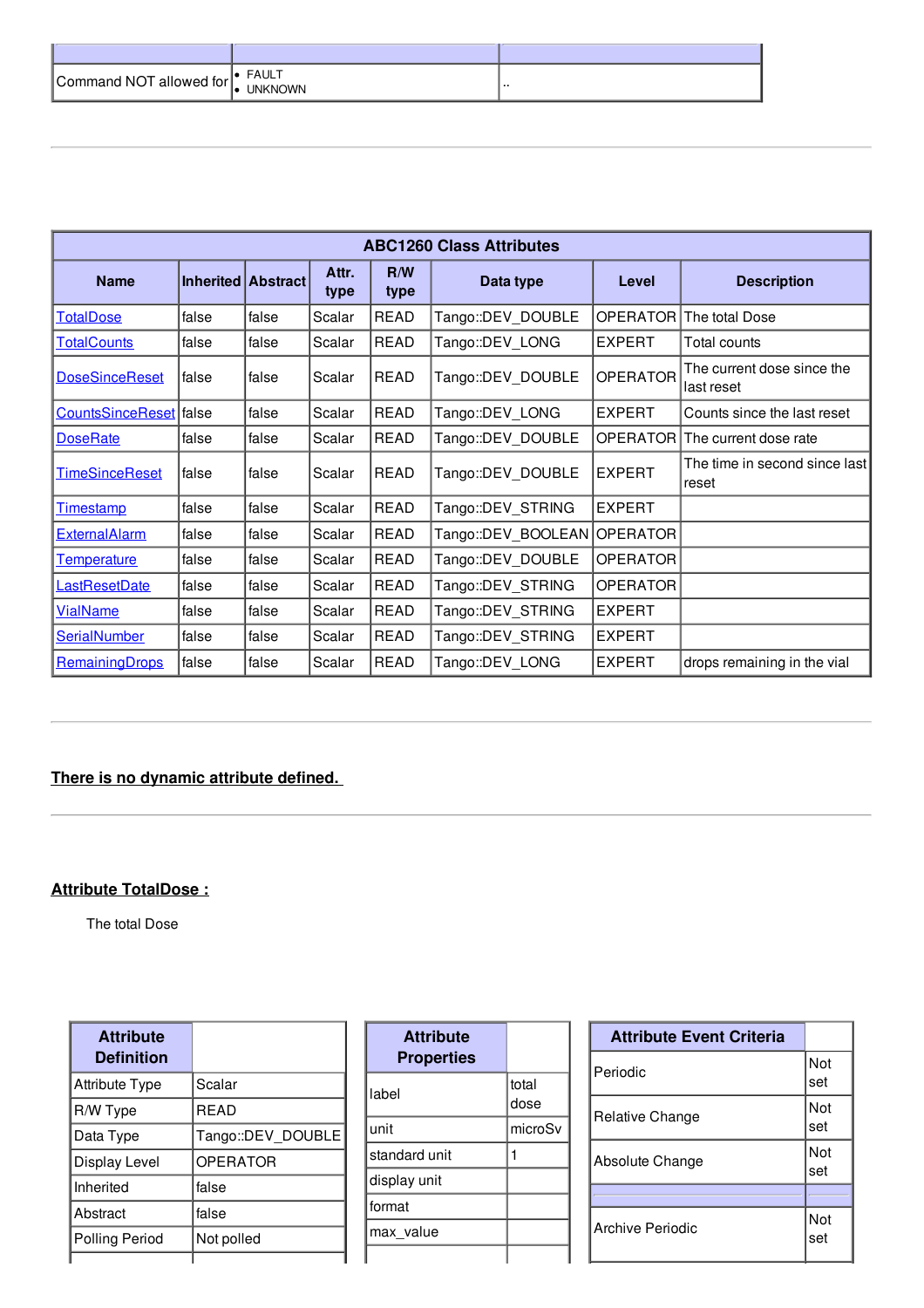| Memorized                  | Not set                   |
|----------------------------|---------------------------|
|                            |                           |
| l Read NOT<br>lallowed for | <b>FAULT</b><br>• UNKNOWN |
|                            |                           |

| max alarm<br>min alarm<br>max warning<br>min warning<br>delta time<br>delta val | min value |  |
|---------------------------------------------------------------------------------|-----------|--|
|                                                                                 |           |  |
|                                                                                 |           |  |
|                                                                                 |           |  |
|                                                                                 |           |  |
|                                                                                 |           |  |
|                                                                                 |           |  |

| Archive Relative Change              | Not<br>set |
|--------------------------------------|------------|
| Archive Absolute Change              | Not<br>set |
|                                      |            |
| Push Change event by user<br>code    | false      |
| Push Archive event by user code      | lfalse     |
|                                      |            |
| Push DataReady event by user<br>code | false      |

## **Attribute TotalCounts :**

Total counts

| <b>Attribute</b><br><b>Definition</b> |                         |
|---------------------------------------|-------------------------|
| <b>Attribute Type</b>                 | Scalar                  |
| R/W Type                              | <b>READ</b>             |
| Data Type                             | Tango::DEV LONG         |
| Display Level                         | EXPERT                  |
| Inherited                             | false                   |
| Abstract                              | false                   |
| <b>Polling Period</b>                 | Not polled              |
| Memorized                             | Not set                 |
|                                       |                         |
| Read NOT<br>allowed for               | <b>FAULT</b><br>UNKNOWN |

| <b>Attribute</b><br><b>Properties</b> |                 |
|---------------------------------------|-----------------|
| label                                 | total<br>counts |
| unit                                  | pops            |
| standard unit                         |                 |
| display unit                          |                 |
| format                                | %d              |
| max_value                             |                 |
| min value                             |                 |
| max alarm                             |                 |
| min alarm                             |                 |
| max warning                           |                 |
| min_warning                           |                 |
| delta time                            |                 |
| delta_val                             |                 |

| <b>Attribute Event Criteria</b>        |            |
|----------------------------------------|------------|
| Periodic                               | Not<br>set |
| Relative Change                        | Not<br>set |
| Absolute Change                        | Not<br>set |
|                                        |            |
| <b>Archive Periodic</b>                | Not<br>set |
| <b>Archive Relative Change</b>         | Not<br>set |
| Archive Absolute Change                | Not<br>set |
|                                        |            |
| Push Change event by user code   false |            |
| Push Archive event by user code        | lfalse     |
| Push DataReady event by user<br>code   | false      |

## **Attribute DoseSinceReset :**

The current dose since the last reset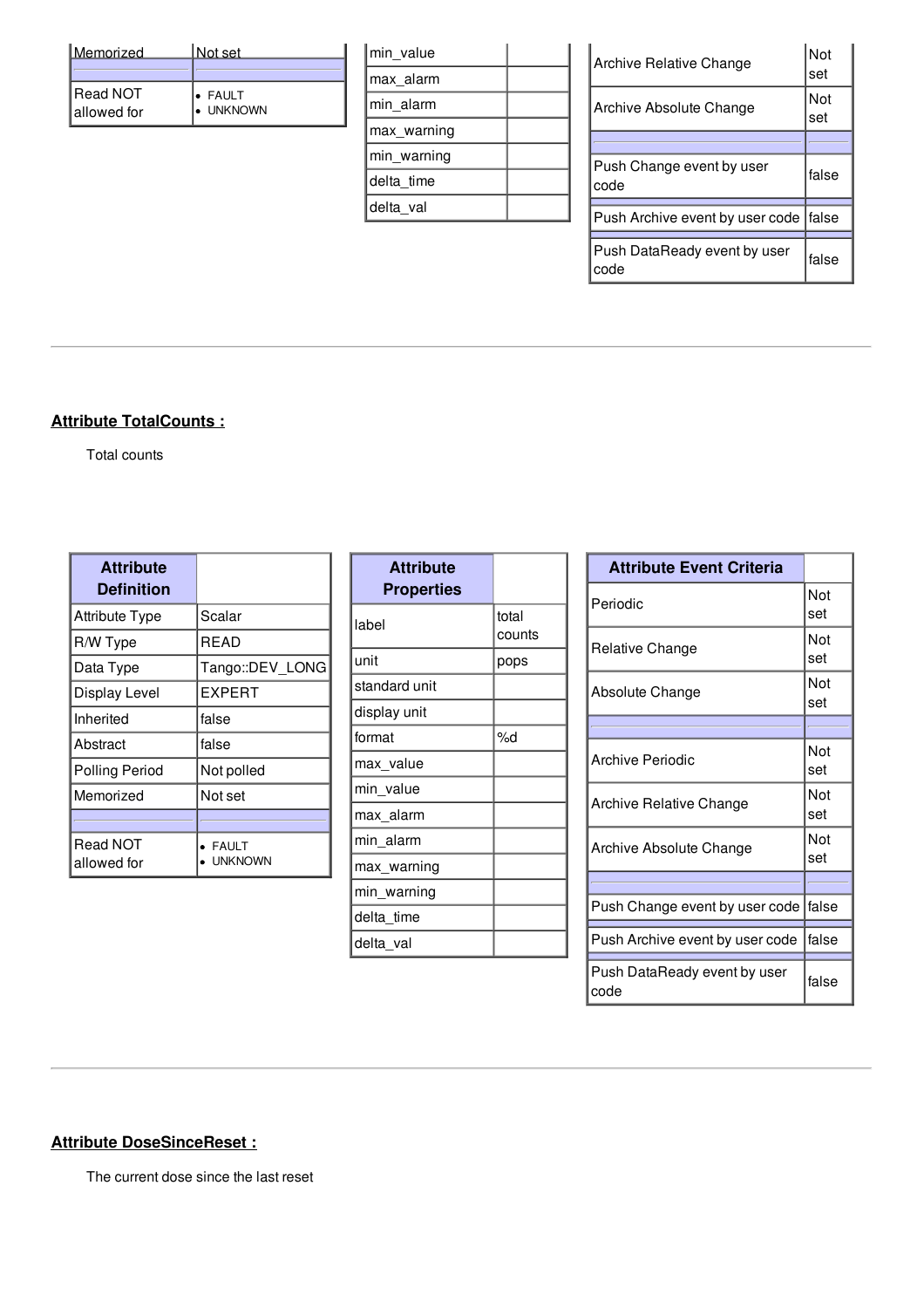| <b>Attribute</b><br><b>Definition</b> |                                |
|---------------------------------------|--------------------------------|
| <b>Attribute Type</b>                 | Scalar                         |
| R/W Type                              | READ                           |
| Data Type                             | Tango::DEV DOUBLE              |
| Display Level                         | <b>OPERATOR</b>                |
| Inherited                             | false                          |
| Abstract                              | false                          |
| <b>Polling Period</b>                 | Not polled                     |
| Memorized                             | Not set                        |
|                                       |                                |
| Read NOT<br>allowed for               | <b>FAULT</b><br><b>UNKNOWN</b> |

| <b>Attribute</b><br><b>Properties</b> |                     |
|---------------------------------------|---------------------|
| label                                 | dose since<br>reset |
| unit                                  | microSv             |
| standard unit                         | 1                   |
| display unit                          | 1                   |
| format                                |                     |
| max value                             |                     |
| min value                             |                     |
| max alarm                             |                     |
| min alarm                             |                     |
| max warning                           |                     |
| min warning                           |                     |
| delta time                            |                     |
| delta_val                             |                     |

| <b>Attribute Event Criteria</b>      |            |
|--------------------------------------|------------|
| Periodic                             | Not<br>set |
| <b>Relative Change</b>               | Not<br>set |
| Absolute Change                      | Not<br>set |
|                                      |            |
| <b>Archive Periodic</b>              | Not<br>set |
| Archive Relative Change              | Not<br>set |
| Archive Absolute Change              | Not<br>set |
|                                      |            |
| Push Change event by user<br>code    | false      |
| Push Archive event by user<br>code   | false      |
| Push DataReady event by user<br>code | false      |

## **Attribute CountsSinceReset :**

Counts since the last reset

| <b>Attribute</b><br><b>Definition</b> |                                |
|---------------------------------------|--------------------------------|
| Attribute Type                        | Scalar                         |
| R/W Type                              | READ                           |
| Data Type                             | Tango::DEV LONG                |
| Display Level                         | EXPERT                         |
| Inherited                             | false                          |
| Abstract                              | false                          |
| <b>Polling Period</b>                 | Not polled                     |
| Memorized                             | Not set                        |
|                                       |                                |
| Read NOT<br>allowed for               | <b>FAULT</b><br><b>UNKNOWN</b> |

| <b>Attribute</b><br><b>Properties</b> |                       |
|---------------------------------------|-----------------------|
| label                                 | counts since<br>reset |
| unit                                  | pops                  |
| standard unit                         | 1                     |
| display unit                          | 1                     |
| format                                |                       |
| max_value                             |                       |
| min value                             |                       |
| max_alarm                             |                       |
| min alarm                             |                       |
| max warning                           |                       |
| min_warning                           |                       |
| delta time                            |                       |
| delta_val                             |                       |

| <b>Attribute Event Criteria</b>    |            |
|------------------------------------|------------|
| Periodic                           | Not<br>set |
| Relative Change                    | Not<br>set |
| Absolute Change                    | Not<br>set |
|                                    |            |
| Archive Periodic                   | Not<br>set |
| Archive Relative Change            | Not<br>set |
| Archive Absolute Change            | Not<br>set |
|                                    |            |
| Push Change event by user<br>code  | false      |
| Push Archive event by user<br>code | false      |
|                                    |            |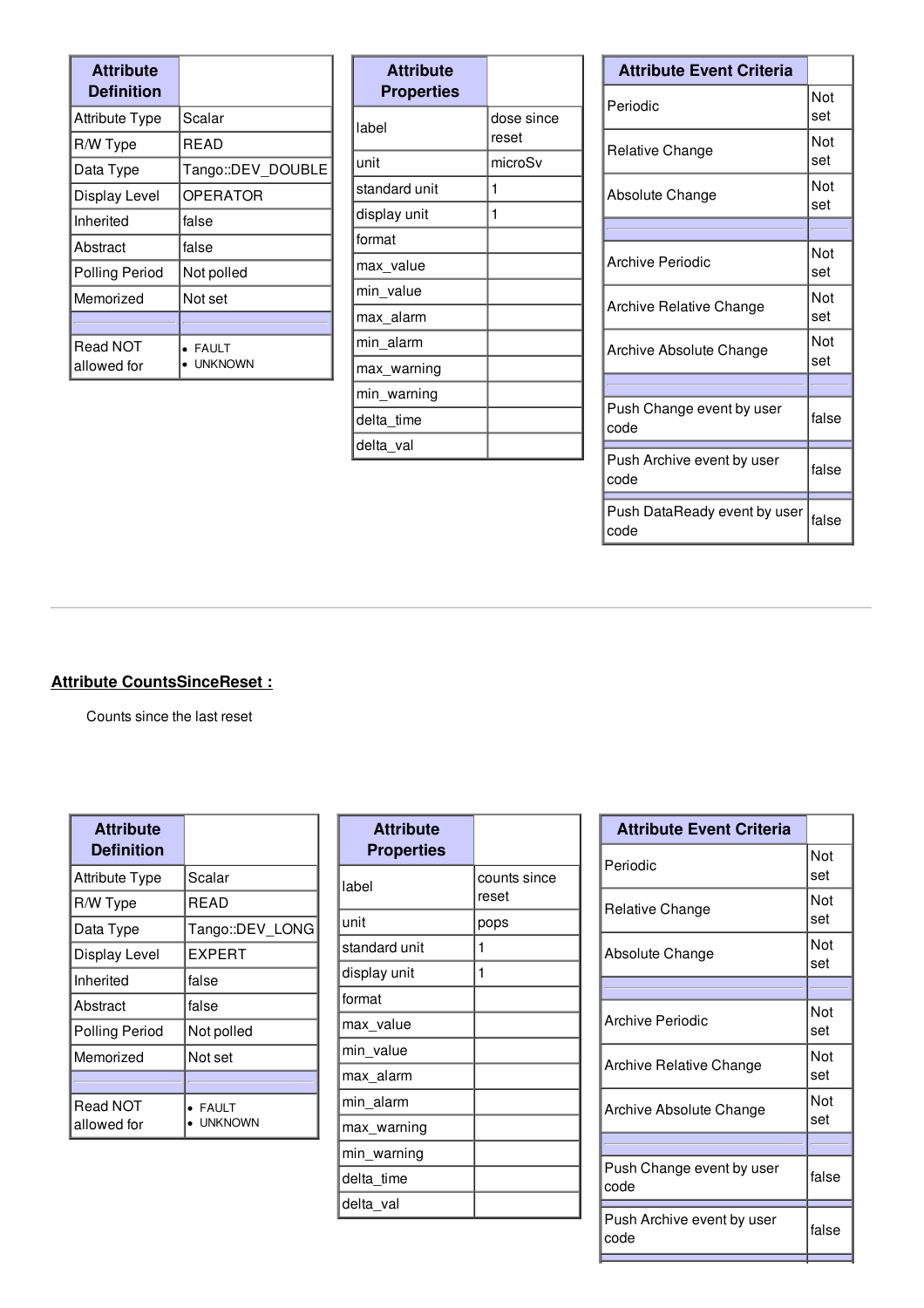## **Attribute DoseRate :**

The current dose rate

| <b>Attribute</b><br><b>Definition</b> |                         |
|---------------------------------------|-------------------------|
| <b>Attribute Type</b>                 | Scalar                  |
| R/W Type                              | READ                    |
| Data Type                             | Tango::DEV DOUBLE       |
| Display Level                         | OPERATOR                |
| Inherited                             | false                   |
| Abstract                              | false                   |
| <b>Polling Period</b>                 | Not polled              |
| Memorized                             | Not set                 |
|                                       |                         |
| <b>Read NOT</b><br>allowed for        | FAULT<br><b>UNKNOWN</b> |

| <b>Attribute</b><br><b>Properties</b> |           |
|---------------------------------------|-----------|
| label                                 | Rate      |
| unit                                  | microSv/h |
| standard unit                         |           |
| display unit                          |           |
| format                                |           |
| max_value                             |           |
| min value                             |           |
| max_alarm                             |           |
| min_alarm                             |           |
| max warning                           |           |
| min_warning                           |           |
| delta time                            |           |
| delta val                             |           |

| <b>Attribute Event Criteria</b>      |            |
|--------------------------------------|------------|
| Periodic                             | Not<br>set |
| Relative Change                      | Not<br>set |
| Absolute Change                      | Not<br>set |
|                                      |            |
| <b>Archive Periodic</b>              | Not<br>set |
| Archive Relative Change              | Not<br>set |
| Archive Absolute Change              | Not<br>set |
|                                      |            |
| Push Change event by user<br>code    | false      |
| Push Archive event by user code      | false      |
| Push DataReady event by user<br>code | false      |

## **Attribute TimeSinceReset :**

The time in second since last reset

| <b>Attribute</b><br><b>Definition</b> |                   |
|---------------------------------------|-------------------|
| Attribute Type                        | Scalar            |
| R/W Type                              | <b>READ</b>       |
| Data Type                             | Tango::DEV DOUBLE |
| Display Level                         | <b>EXPERT</b>     |

| <b>Attribute</b><br><b>Properties</b> |                      |
|---------------------------------------|----------------------|
| label                                 | ltime since<br>reset |
| unit                                  | S                    |
| standard unit                         |                      |
|                                       |                      |

| <b>Attribute Event Criteria</b> |            |
|---------------------------------|------------|
| Periodic                        | Not<br>set |
| Relative Change                 | Not<br>set |
| Absolute Change                 | Not<br>set |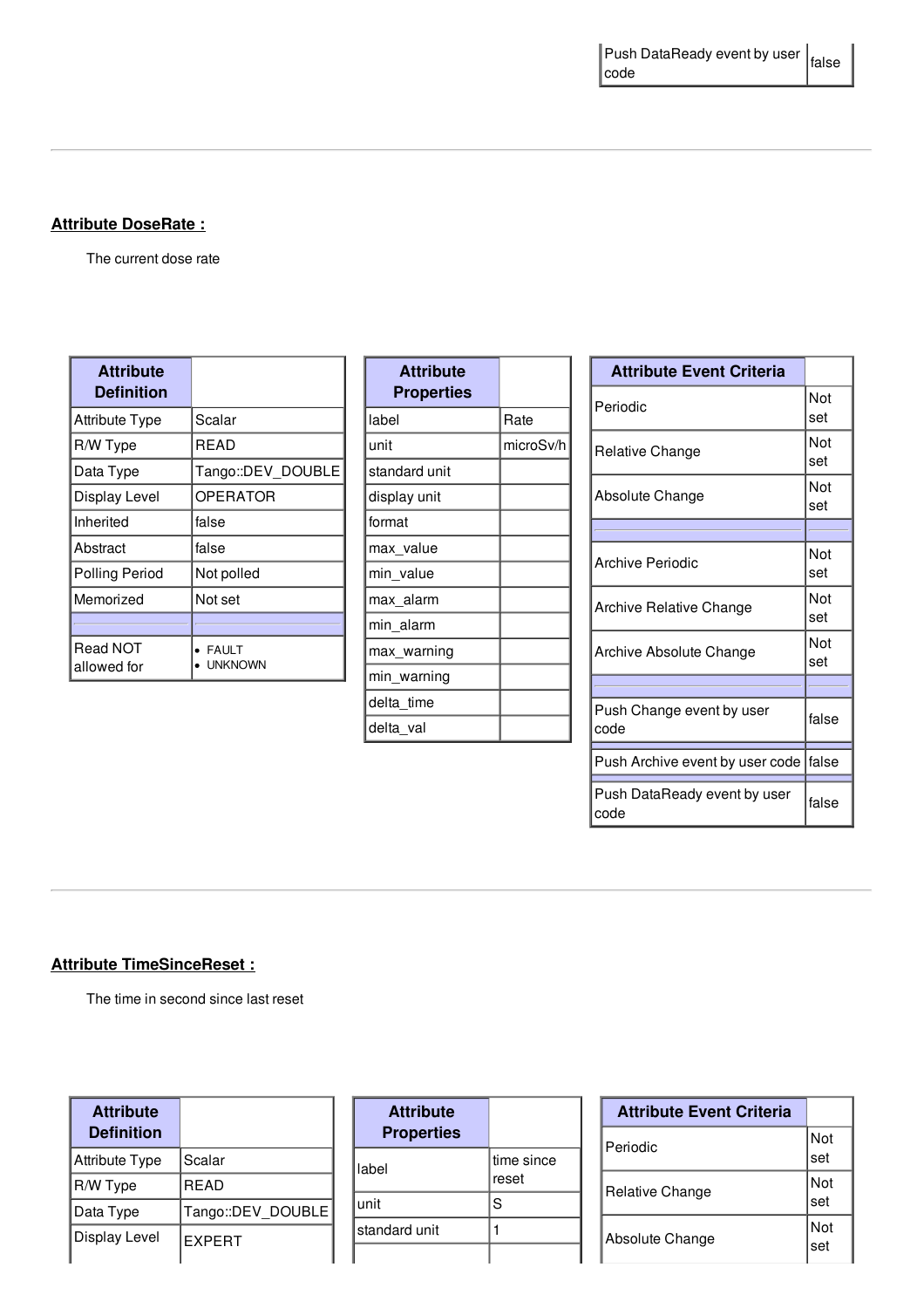| Inherited               | lfalse                         |
|-------------------------|--------------------------------|
| Abstract                | false                          |
| Polling Period          | Not polled                     |
| Memorized               | Not set                        |
|                         |                                |
| Read NOT<br>allowed for | <b>FAULT</b><br><b>UNKNOWN</b> |

| display unit<br>format | %d |
|------------------------|----|
| max value              |    |
| min value              |    |
| max_alarm              |    |
| min alarm              |    |
| max warning            |    |
| min_warning            |    |
| delta time             |    |
| delta_val              |    |

| Archive Periodic                     | Not<br>set |
|--------------------------------------|------------|
| Archive Relative Change              | Not<br>set |
| Archive Absolute Change              | Not<br>set |
|                                      |            |
| Push Change event by user<br>code    | false      |
| Push Archive event by user<br>code   | false      |
| Push DataReady event by user<br>code | false      |

## **Attribute Timestamp :**

| <b>Attribute</b><br><b>Definition</b> |                                |
|---------------------------------------|--------------------------------|
| <b>Attribute Type</b>                 | Scalar                         |
| R/W Type                              | READ                           |
| Data Type                             | Tango::DEV STRING              |
| Display Level                         | <b>EXPERT</b>                  |
| Inherited                             | false                          |
| Abstract                              | false                          |
| <b>Polling Period</b>                 | Not polled                     |
| Memorized                             | Not set                        |
|                                       |                                |
| <b>Read NOT</b><br>allowed for        | <b>FAULT</b><br><b>UNKNOWN</b> |

| <b>Attribute</b><br>Properties |               |
|--------------------------------|---------------|
| label                          | Time<br>stamp |
| unit                           |               |
| standard unit                  |               |
| display unit                   |               |
| format                         |               |
| max value                      |               |
| min value                      |               |
| max alarm                      |               |
| min alarm                      |               |
| max warning                    |               |
| min_warning                    |               |
| delta time                     |               |
| delta val                      |               |

| <b>Attribute Event Criteria</b>      |            |
|--------------------------------------|------------|
| Periodic                             | Not<br>set |
| Relative Change                      | Not<br>set |
| Absolute Change                      | Not<br>set |
|                                      |            |
| Archive Periodic                     | Not<br>set |
| Archive Relative Change              | Not<br>set |
| Archive Absolute Change              | Not<br>set |
|                                      |            |
| Push Change event by user<br>code    | false      |
| Push Archive event by user<br>code   | false      |
| Push DataReady event by user<br>code | false      |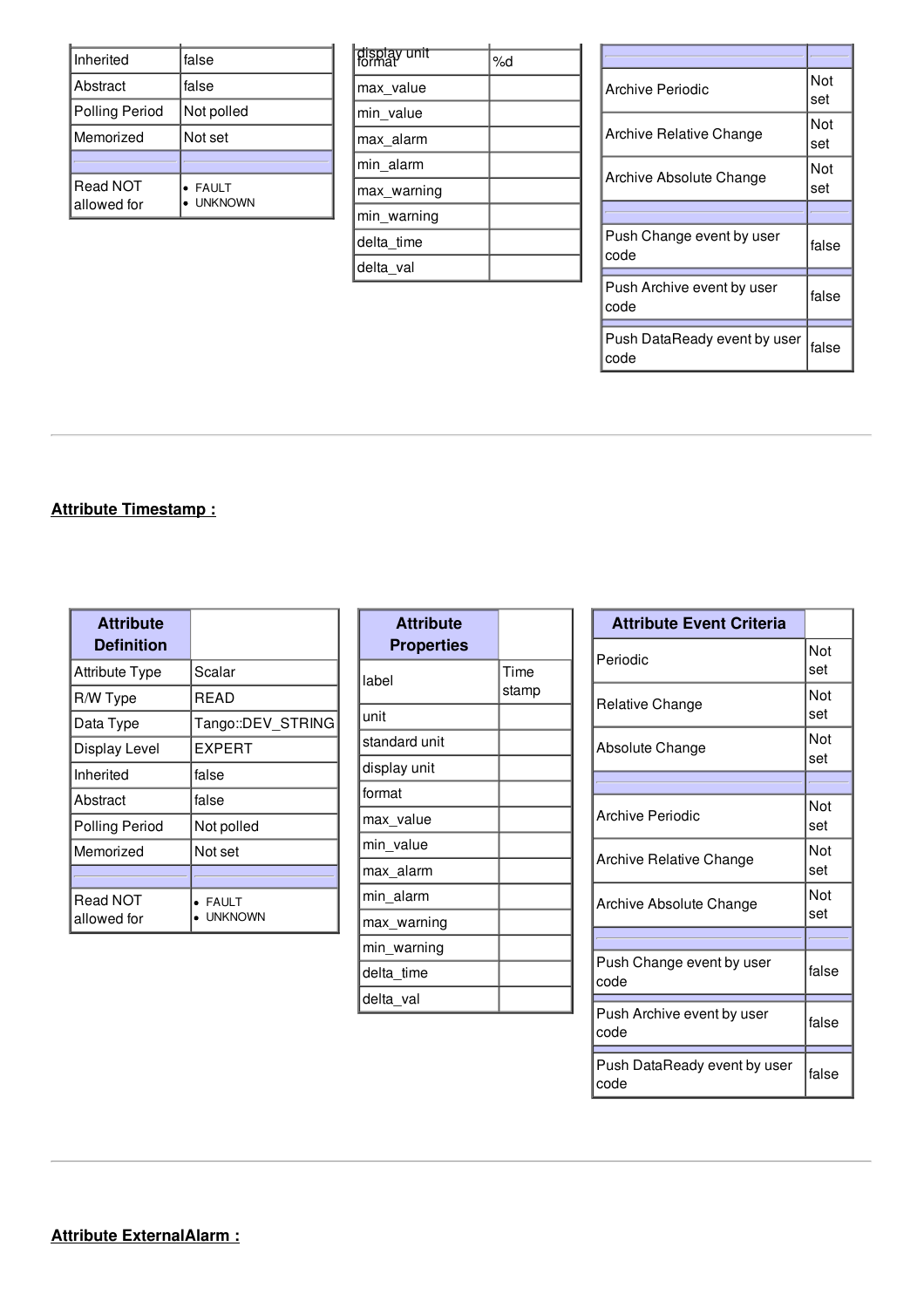| <b>Attribute</b><br><b>Definition</b> |                                |
|---------------------------------------|--------------------------------|
| <b>Attribute Type</b>                 | Scalar                         |
| R/W Type                              | READ                           |
| Data Type                             | Tango::DEV_BOOLEAN             |
| <b>Display Level</b>                  | <b>OPERATOR</b>                |
| Inherited                             | false                          |
| Abstract                              | false                          |
| <b>Polling Period</b>                 | Not polled                     |
| Memorized                             | Not set                        |
|                                       |                                |
| Read NOT allowed<br>for               | <b>FAULT</b><br><b>UNKNOWN</b> |

| <b>Attribute Event Criteria</b>      |            |
|--------------------------------------|------------|
| Periodic                             | Not<br>set |
| Relative Change                      | Not<br>set |
| Absolute Change                      | Not<br>set |
|                                      |            |
| Archive Periodic                     | Not<br>set |
| Archive Relative Change              | Not<br>set |
| Archive Absolute Change              | Not<br>set |
|                                      |            |
| Push Change event by user code       | false      |
| Push Archive event by user code      | false      |
| Push DataReady event by user<br>code | false      |

## **Attribute Temperature :**

| <b>Attribute</b><br><b>Definition</b> |                                |
|---------------------------------------|--------------------------------|
| <b>Attribute Type</b>                 | Scalar                         |
| R/W Type                              | READ                           |
| Data Type                             | Tango::DEV DOUBLE              |
| Display Level                         | <b>OPERATOR</b>                |
| Inherited                             | false                          |
| Abstract                              | false                          |
| <b>Polling Period</b>                 | Not polled                     |
| Memorized                             | Not set                        |
|                                       |                                |
| Read NOT allowed<br>for               | <b>FAULT</b><br><b>JNKNOWN</b> |

| <b>Attribute</b><br><b>Properties</b> |      |
|---------------------------------------|------|
| label                                 |      |
| unit                                  | DegC |
| standard unit                         |      |
| display unit                          |      |
| format                                |      |
| max_value                             |      |
| min value                             |      |
| max_alarm                             |      |
| min alarm                             |      |
| max_warning                           |      |
| min_warning                           |      |
| delta time                            |      |
| delta val                             |      |

| <b>Attribute Event Criteria</b>      |            |
|--------------------------------------|------------|
| Periodic                             | Not<br>set |
| Relative Change                      | Not<br>set |
| Absolute Change                      | Not<br>set |
|                                      |            |
| Archive Periodic                     | Not<br>set |
| Archive Relative Change              | Not<br>set |
| Archive Absolute Change              | Not<br>set |
|                                      |            |
| Push Change event by user code       | false      |
| Push Archive event by user code      | false      |
| Push DataReady event by user<br>code | false      |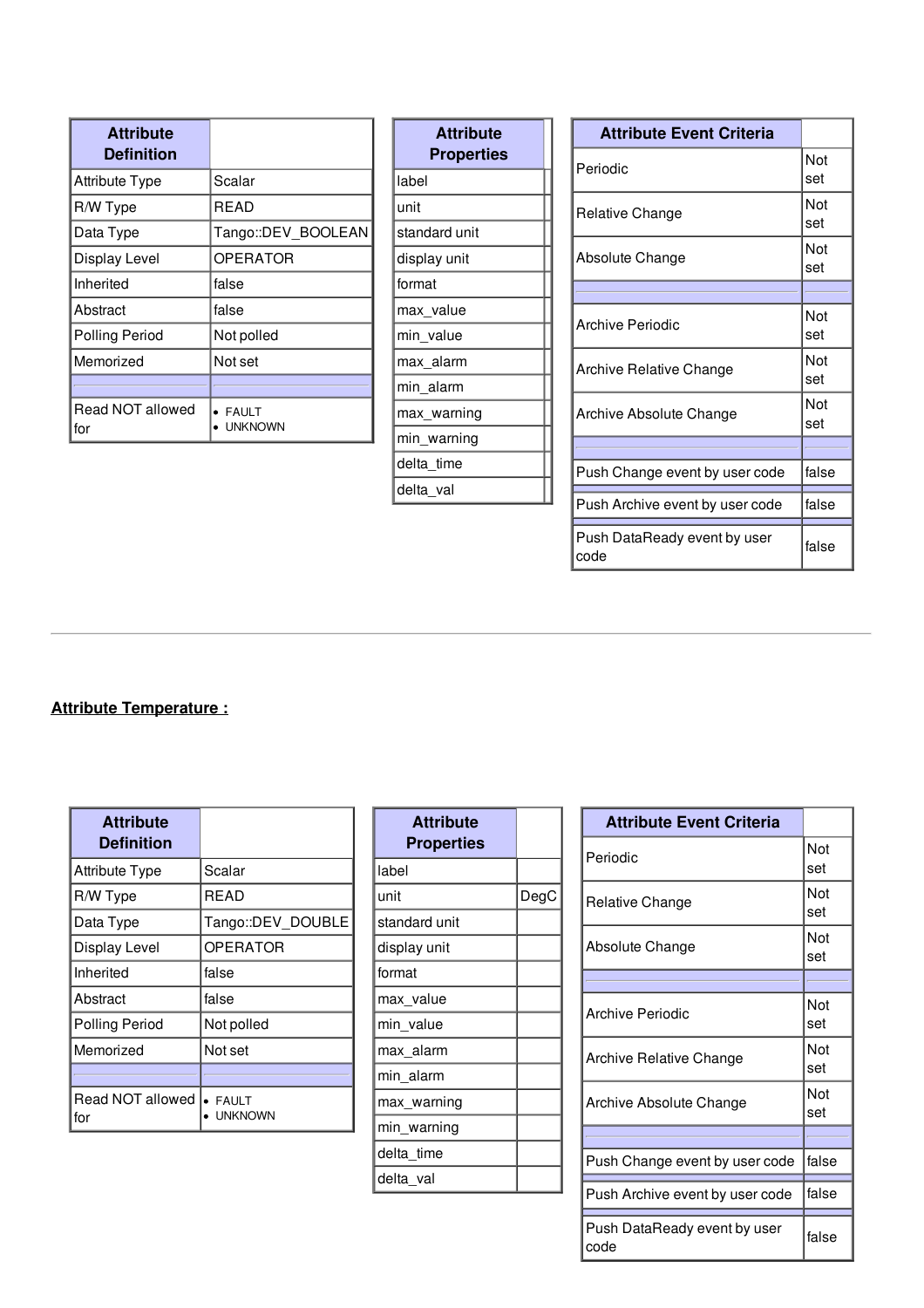## **Attribute LastResetDate :**

| <b>Attribute</b><br><b>Definition</b> |                                |
|---------------------------------------|--------------------------------|
| <b>Attribute Type</b>                 | Scalar                         |
| R/W Type                              | READ                           |
| Data Type                             | Tango::DEV STRING              |
| Display Level                         | <b>OPERATOR</b>                |
| Inherited                             | false                          |
| Abstract                              | false                          |
| <b>Polling Period</b>                 | Not polled                     |
| Memorized                             | Not set                        |
|                                       |                                |
| Read NOT allowed<br>for               | <b>FAULT</b><br><b>UNKNOWN</b> |

| <b>Attribute</b><br><b>Properties</b> |  |
|---------------------------------------|--|
| label                                 |  |
| unit                                  |  |
| standard unit                         |  |
| display unit                          |  |
| format                                |  |
| max value                             |  |
| min value                             |  |
| max_alarm                             |  |
| min alarm                             |  |
| max warning                           |  |
| min_warning                           |  |
| delta time                            |  |
| delta val                             |  |

| <b>Attribute Event Criteria</b>      |         |
|--------------------------------------|---------|
| Periodic                             | Not set |
| Relative Change                      | Not set |
| Absolute Change                      | Not set |
|                                      |         |
| Archive Periodic                     | Not set |
| Archive Relative Change              | Not set |
| Archive Absolute Change              | Not set |
|                                      |         |
| Push Change event by user code       | false   |
| Push Archive event by user code      | false   |
| Push DataReady event by user<br>code | false   |

## **Attribute VialName :**

| <b>Attribute</b><br><b>Definition</b> |                                |
|---------------------------------------|--------------------------------|
| <b>Attribute Type</b>                 | Scalar                         |
| R/W Type                              | <b>READ</b>                    |
| Data Type                             | Tango::DEV STRING              |
| Display Level                         | <b>EXPERT</b>                  |
| Inherited                             | false                          |
| Abstract                              | false                          |
| <b>Polling Period</b>                 | Not polled                     |
| Memorized                             | Not set                        |
|                                       |                                |
| Read NOT allowed<br>for               | <b>FAULT</b><br><b>UNKNOWN</b> |

| <b>Attribute</b><br><b>Properties</b> |
|---------------------------------------|
| label                                 |
| unit                                  |
| standard unit                         |
| display unit                          |
| format                                |
| max_value                             |
| min_value                             |
| max alarm                             |
| min alarm                             |
| max warning                           |
| min_warning                           |
| delta_time                            |

| <b>Attribute Event Criteria</b>      |         |
|--------------------------------------|---------|
| Periodic                             | Not set |
| Relative Change                      | Not set |
| Absolute Change                      | Not set |
|                                      |         |
| Archive Periodic                     | Not set |
| Archive Relative Change              | Not set |
| Archive Absolute Change              | Not set |
|                                      |         |
| Push Change event by user code       | false   |
| Push Archive event by user code      | false   |
| Push DataReady event by user<br>code | false   |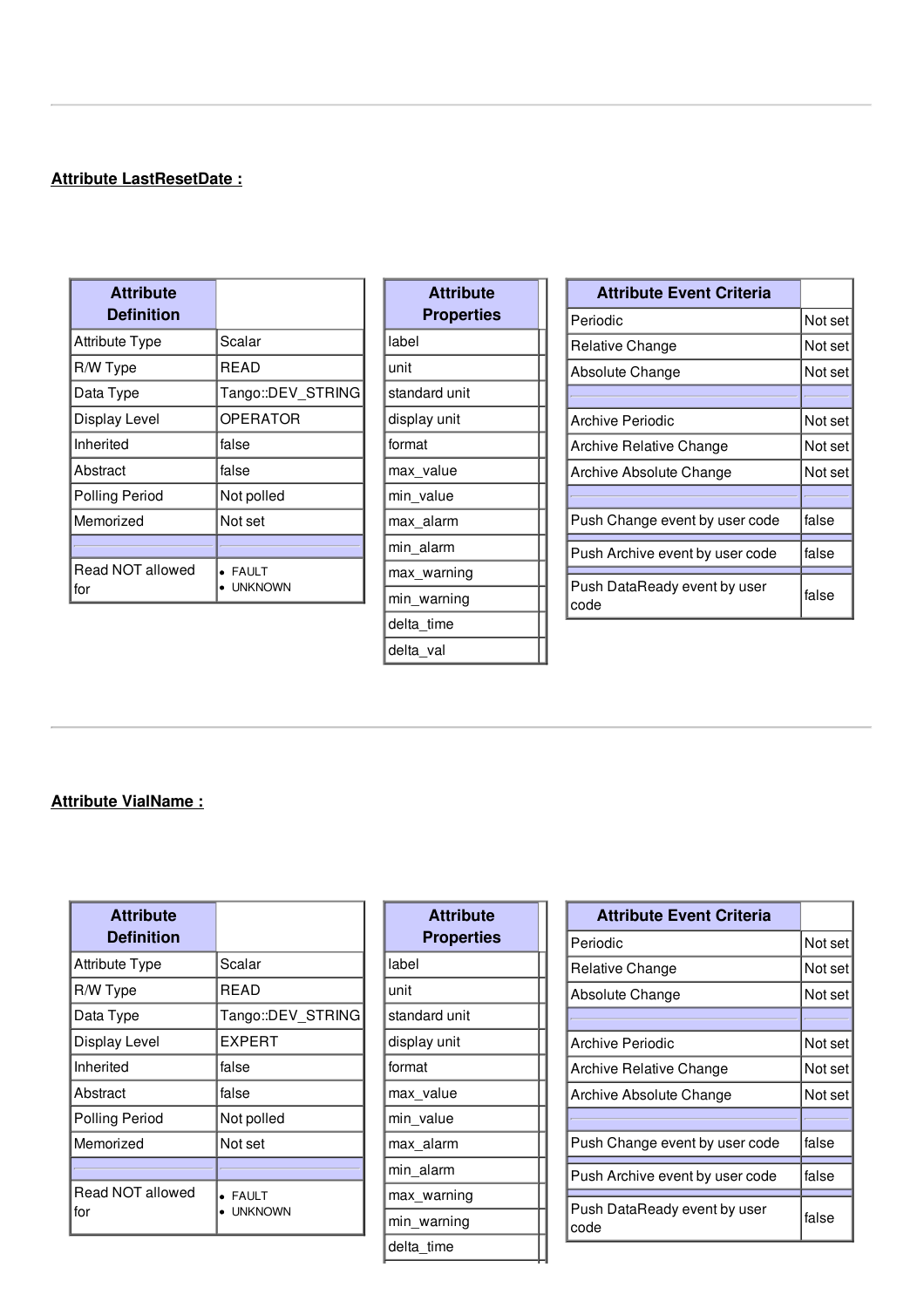delta\_val

 $\mathbf{||}$ 

## **Attribute SerialNumber :**

| <b>Attribute</b><br>Definition |                                |
|--------------------------------|--------------------------------|
| <b>Attribute Type</b>          | Scalar                         |
| R/W Type                       | READ                           |
| Data Type                      | Tango::DEV STRING              |
| Display Level                  | EXPERT                         |
| Inherited                      | false                          |
| Abstract                       | false                          |
| <b>Polling Period</b>          | Not polled                     |
| Memorized                      | Not set                        |
|                                |                                |
| Read NOT<br>allowed for        | <b>FAULT</b><br><b>UNKNOWN</b> |

| <b>Attribute</b><br><b>Properties</b> |                  |
|---------------------------------------|------------------|
| label                                 | Serial<br>Number |
| unit                                  |                  |
| standard unit                         |                  |
| display unit                          |                  |
| format                                |                  |
| max_value                             |                  |
| min value                             |                  |
| max alarm                             |                  |
| min alarm                             |                  |
| max_warning                           |                  |
| min_warning                           |                  |
| delta time                            |                  |
| delta_val                             |                  |

| <b>Attribute Event Criteria</b>      |            |
|--------------------------------------|------------|
| Periodic                             | Not<br>set |
| Relative Change                      | Not<br>set |
| Absolute Change                      | Not<br>set |
|                                      |            |
| <b>Archive Periodic</b>              | Not<br>set |
| Archive Relative Change              | Not<br>set |
| Archive Absolute Change              | Not<br>set |
|                                      |            |
| Push Change event by user<br>code    | false      |
| Push Archive event by user<br>code   | false      |
| Push DataReady event by user<br>code | false      |

## **Attribute RemainingDrops :**

drops remaining in the vial

| <b>Attribute</b><br><b>Definition</b> |                 |
|---------------------------------------|-----------------|
| <b>Attribute Type</b>                 | Scalar          |
| R/W Type                              | <b>READ</b>     |
| Data Type                             | Tango::DEV LONG |
| Display Level                         | <b>EXPERT</b>   |
| Inherited                             | false           |
|                                       |                 |

| Remaining<br>drops |
|--------------------|
| pops               |
|                    |
|                    |
| %d                 |
|                    |

| <b>Attribute Event Criteria</b> |            |
|---------------------------------|------------|
| Periodic                        | Not<br>set |
| Relative Change                 | Not<br>set |
| Absolute Change                 | Not<br>set |
|                                 |            |